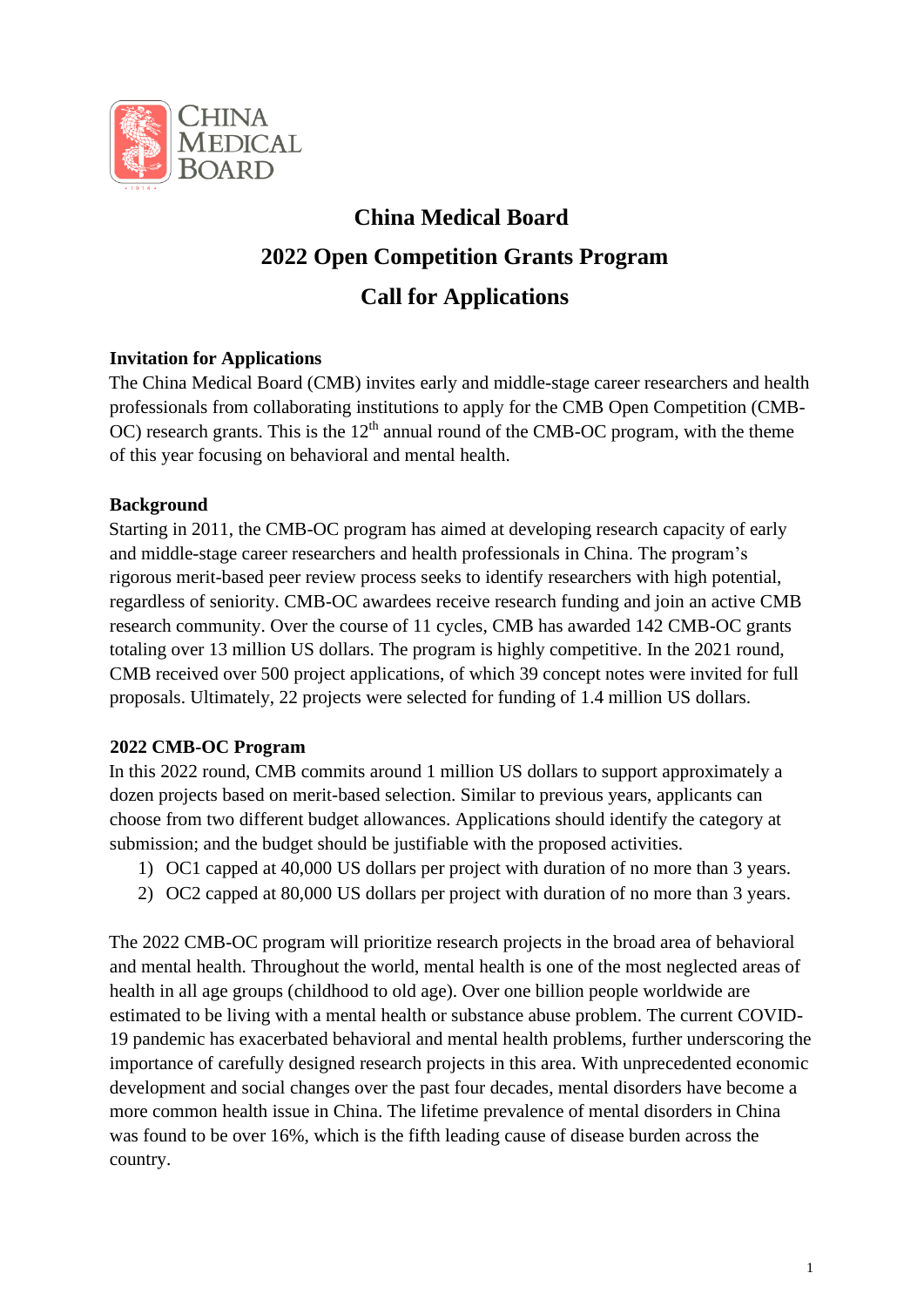This Call for Applications is designed to move forward the global initiative to improve behavioral and mental health for people of all age groups (birth to the elderly). It builds upon the work of the United Nations Sustainable Development Goals (SDGs), especially those related to health and wellbeing (SDG3) and the 2021 UNICEF State of the World's Children Report which highlighted the importance of mental health in children and adolescents. The focus of this Call for Applications is also consistent with the vision and agenda of Healthy China 2030, in which enhancing mental health is a high priority, including special action plans to address the mental disorder issues and to improve related healthcare services. It is hoped that the projects to be funded by the OC grants will move beyond survival (ending preventable deaths) to promotion of physical and emotional health and well-being.

In the 2022 OC program, CMB welcomes a wide variety of research proposals, including implementation science, clinical and translational projects (such as RCTs, cohort and other epidemiologic studies), health services, health systems, and community-based research studies, but not fundamental research or drug trials. Areas for potential research projects include but are not limited to:

- Behavioral and mental health across the lifespan: child and adolescent health to the elderly;
- Enhanced surveillance of the magnitude of behavioral and mental health problems;
- Early childhood development including antecedents of behavioral problems; autism and related developmental disabilities; prevention strategies;
- Depression and mood disorders, including maternal depression;
- Trauma related mental health problems, including domestic violence and child abuse
- Schizophrenia and bipolar disorder;
- Alcohol and drug abuse;
- The elderly: mood disorder and dementia;
- Burnout in healthcare professionals;
- Novel prevention and treatment strategies;
- Innovative training programs to expand available mental health providers (beyond physicians) and study novel means of delivering care.

Through this open competition for research grants, CMB hopes to help advance the field of research in behavioral and mental health in China and beyond.

# **Eligibility to Apply**

The OC grants aim to support early and middle-stage career researchers and health professionals from universities (including affiliated hospitals) and research institutions in China. Researchers and health professionals from CMB's collaborating institutions (listed in the Addendum) who received their terminal degree (PhD, ScD, DrPH or MD) in the last 10 years (2012 and beyond) or completed their postdoc/residency training in the last 10 years are eligible to apply for the 2022 CMB-OC grants. Applicants are encouraged, where appropriate, to team up with international scholars, although the primary lead researcher must be based in China. We particularly encourage multidisciplinary work such as collaboration between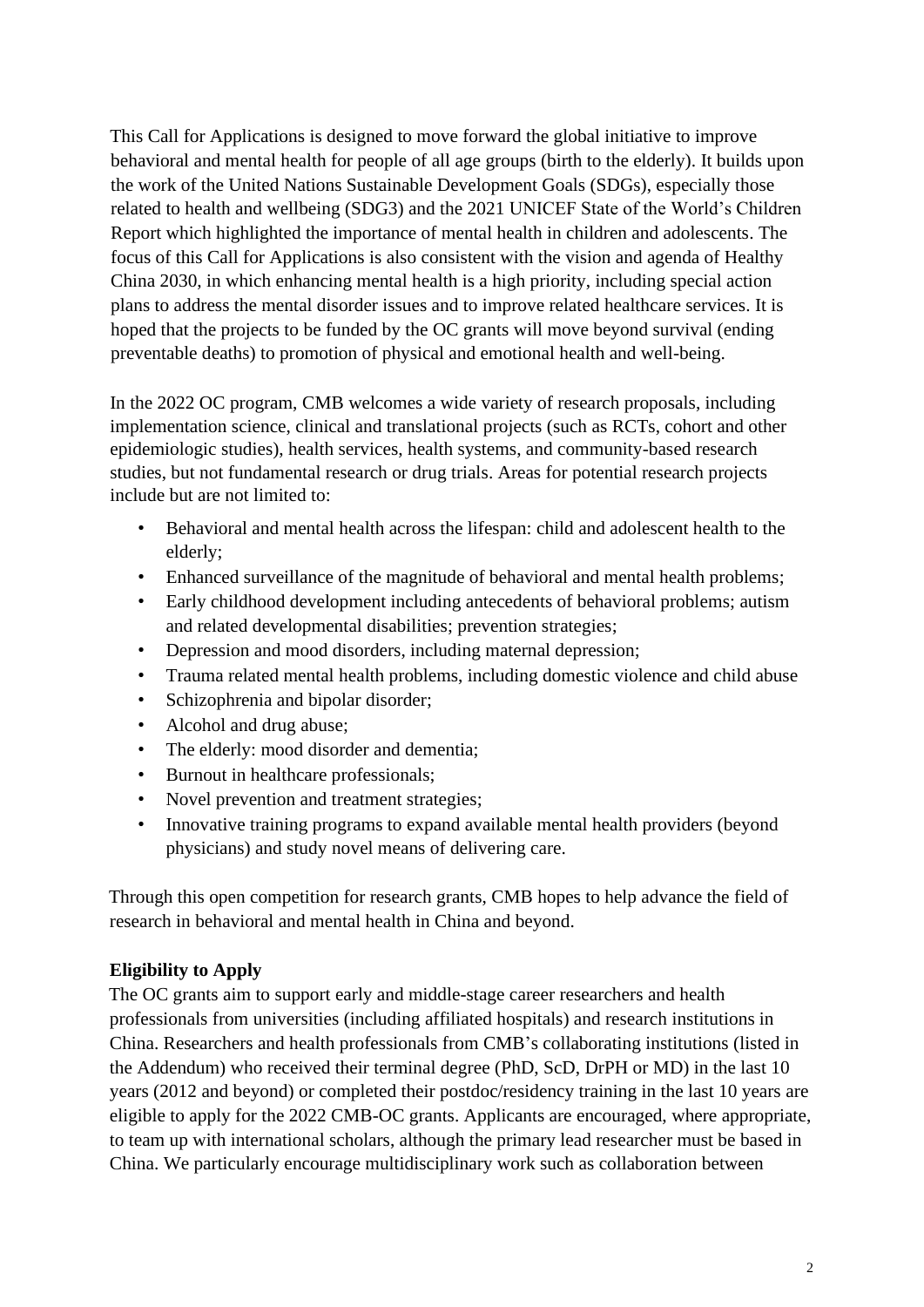clinical medicine, nursing, and/or public health. Researchers who have received CMB-OC grants as PIs during 2019 to 2021 or as co-PIs in 2021, are not eligible to be PIs or co-PIs for the 2022 CMB-OC grants. We do not restrict the total number of submissions from each institution this year.

#### **Application Process**

This Call for Applications will be implemented in two stages. First, along with CVs, applicants submit a concept note for peer review. Next, the PIs of projects considered suitable will be invited to develop full proposals for final review. The full proposal will again go through review to determine final selection.

A concept note of no more than 2 pages must include the following:

- *General information*: institution; project title; PI's full name, appointment, and academic title; contact information, including email address and cellphone number; amount of funding required; and duration of the project.
- *Project summary*: use no more than 200 words to summarize the research question, main objective, basic design, expected outcome and significance of the proposed study.
- *Project description*: statement of the main problem to be addressed by the project, goals and objectives, specific activities that will be undertaken to achieve the goals, analytic methods, expected results and products, timetable, and estimated budget.

The 2-page concept note should be submitted in English and combined with the PI's current CVs in both Chinese and English. The CV in each language version should be no more than 3 pages and include the PI's date of birth, contact information, educational background, professional appointments and experiences, grants and fellowships, awards and honors, publications, and previous participation in CMB activities.

Please put the concept note and CVs in one Microsoft Word file and do not send them separately. In naming the document, please follow the standard format: "22OC+InstitutionAbbreviation + PI's Name." Applicants should submit their application documents through the respective institution's CMB liaison office (contact information to be found in the Addendum). Applicants from university affiliated hospitals should also send application documents to respective university's CMB liaison office.

After submitting application materials to liaison office, each applicant must register their basic information online:<https://www.wjx.top/jq/59702917.aspx>

# **CMB Review Criteria**

The process is highly competitive, and merit based. PIs of selected concept notes and proposals may be sent comments to assist them in improving their full proposals. The following aspects will be examined during the concept note and proposal review process:

- Practical significance and value of the project;
- Soundness of the research design and appropriateness of methods used;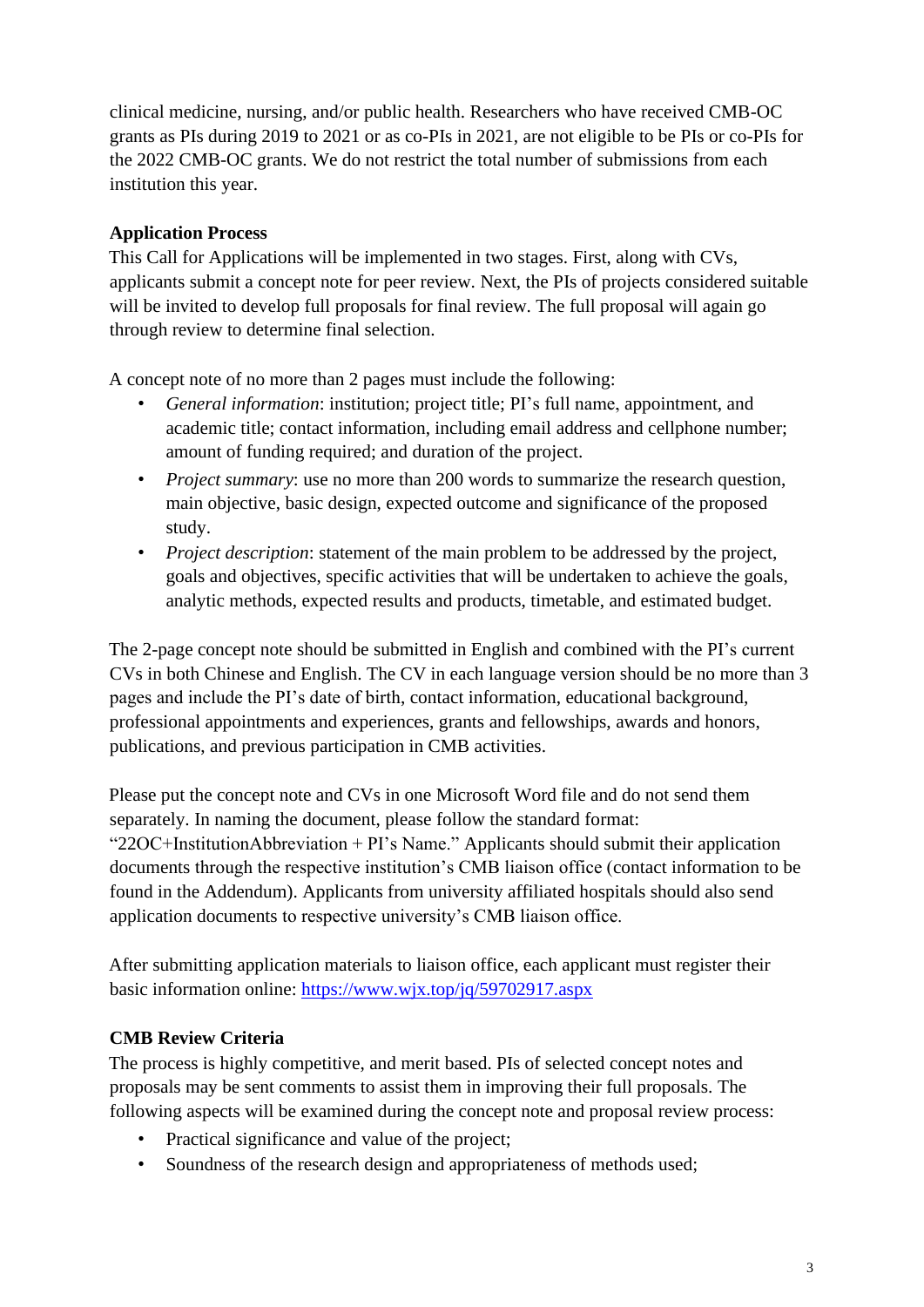- Feasibility of the project;
- Potential of the PI to achieve academic excellence;
- Demonstration of multidisciplinary work;
- Cost-effectiveness in producing key knowledge and educational products given the requested budget.

It is CMB policy that all research and education products, including original datasets generated by its grant support, must be widely shared and accessible to the public.

#### **Timeline**

| March 18, 2022    | Submission of concept note                      |
|-------------------|-------------------------------------------------|
| May 10, 2022      | CMB decision on concept notes for consideration |
| August 10, 2022   | Submission of full proposal                     |
| December 31, 2022 | Notification of approved proposals for funding  |

#### **Point of Contact**

The CMB liaison officers will serve as the point(s)-of-contact between the institution and CMB in grant management issues. The CMB liaison officers should send all concept notes, proposals, and inquiries to CMB Program Manager, Wenting Pu (wpu@cmbfound.org).